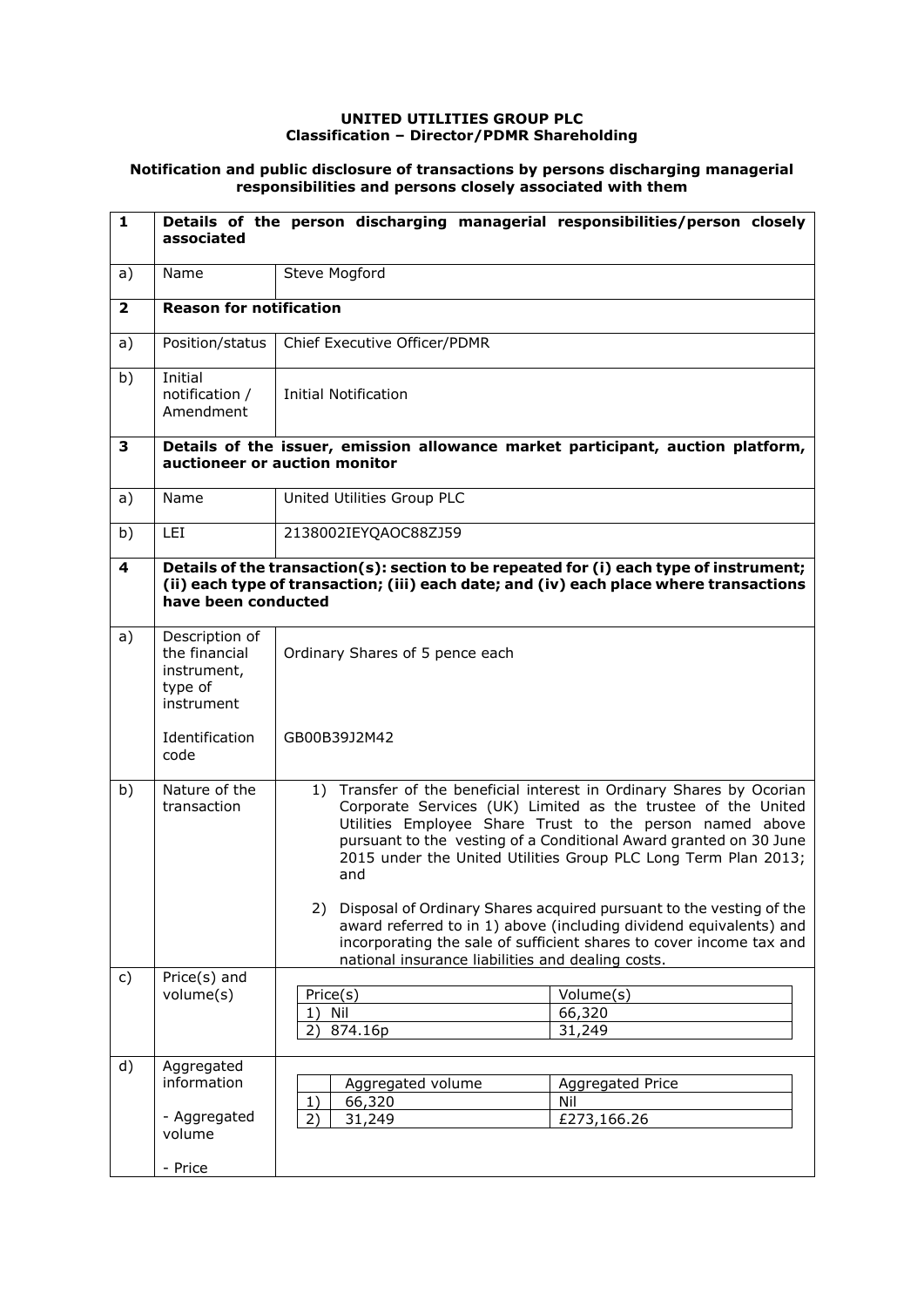| e) | the<br>Date<br>of | 2020-04-01                                  |
|----|-------------------|---------------------------------------------|
|    | transaction       | 2020-04-01                                  |
|    |                   | Place of the   London Stock Exchange (XLON) |
|    | transaction       |                                             |

| $\mathbf{1}$            | associated                                                                                                       | Details of the person discharging managerial responsibilities/person closely                                                                                                                                                                                                                                                                                                                                          |                         |  |  |
|-------------------------|------------------------------------------------------------------------------------------------------------------|-----------------------------------------------------------------------------------------------------------------------------------------------------------------------------------------------------------------------------------------------------------------------------------------------------------------------------------------------------------------------------------------------------------------------|-------------------------|--|--|
| a)                      | Name                                                                                                             | John Russell Houlden                                                                                                                                                                                                                                                                                                                                                                                                  |                         |  |  |
| $\overline{\mathbf{2}}$ | <b>Reason for notification</b>                                                                                   |                                                                                                                                                                                                                                                                                                                                                                                                                       |                         |  |  |
| a)                      | Position/status                                                                                                  | Chief Financial Officer/PDMR                                                                                                                                                                                                                                                                                                                                                                                          |                         |  |  |
| b)                      | Initial<br>notification /<br>Amendment                                                                           | Initial Notification                                                                                                                                                                                                                                                                                                                                                                                                  |                         |  |  |
| 3                       | Details of the issuer, emission allowance market participant, auction platform,<br>auctioneer or auction monitor |                                                                                                                                                                                                                                                                                                                                                                                                                       |                         |  |  |
| a)                      | Name                                                                                                             | United Utilities Group PLC                                                                                                                                                                                                                                                                                                                                                                                            |                         |  |  |
| b)                      | LEI                                                                                                              | 2138002IEYQAOC88ZJ59                                                                                                                                                                                                                                                                                                                                                                                                  |                         |  |  |
| 4                       |                                                                                                                  | Details of the transaction(s): section to be repeated for (i) each type of instrument;<br>(ii) each type of transaction; (iii) each date; and (iv) each place where transactions<br>have been conducted                                                                                                                                                                                                               |                         |  |  |
| a)                      | Description of<br>the financial<br>instrument,<br>type of<br>instrument                                          | Ordinary Shares of 5 pence each                                                                                                                                                                                                                                                                                                                                                                                       |                         |  |  |
|                         | Identification<br>code                                                                                           | GB00B39J2M42                                                                                                                                                                                                                                                                                                                                                                                                          |                         |  |  |
| b)                      | Nature of the<br>transaction                                                                                     | 1) Transfer of the beneficial interest in Ordinary Shares Ocorian<br>Corporate Services (UK) Limited as the trustee of the United<br>Utilities Employee Share Trust to the person named above<br>pursuant to the vesting of a Conditional Award granted on 30 June<br>2015 under the United Utilities Group PLC Long Term Plan 2013;<br>and<br>2) Disposal of Ordinary Shares acquired pursuant to the vesting of the |                         |  |  |
|                         |                                                                                                                  | award referred to in 1) above (including dividend equivalents and<br>incorporating the sale of sufficient shares to cover income tax and<br>national insurance liabilities and dealing costs.                                                                                                                                                                                                                         |                         |  |  |
| c)                      | Price(s) and<br>volume(s)                                                                                        | Price(s)<br>Volume(s)<br>Nil<br>41,869<br>1)<br>19,728<br>874.16p<br>2)                                                                                                                                                                                                                                                                                                                                               |                         |  |  |
| d)                      | Aggregated<br>information<br>- Aggregated<br>volume<br>- Price                                                   | Aggregated volume<br>41,869<br>Nil<br>1)<br>2)<br>19,728<br>£172,454.28                                                                                                                                                                                                                                                                                                                                               | <b>Aggregated Price</b> |  |  |